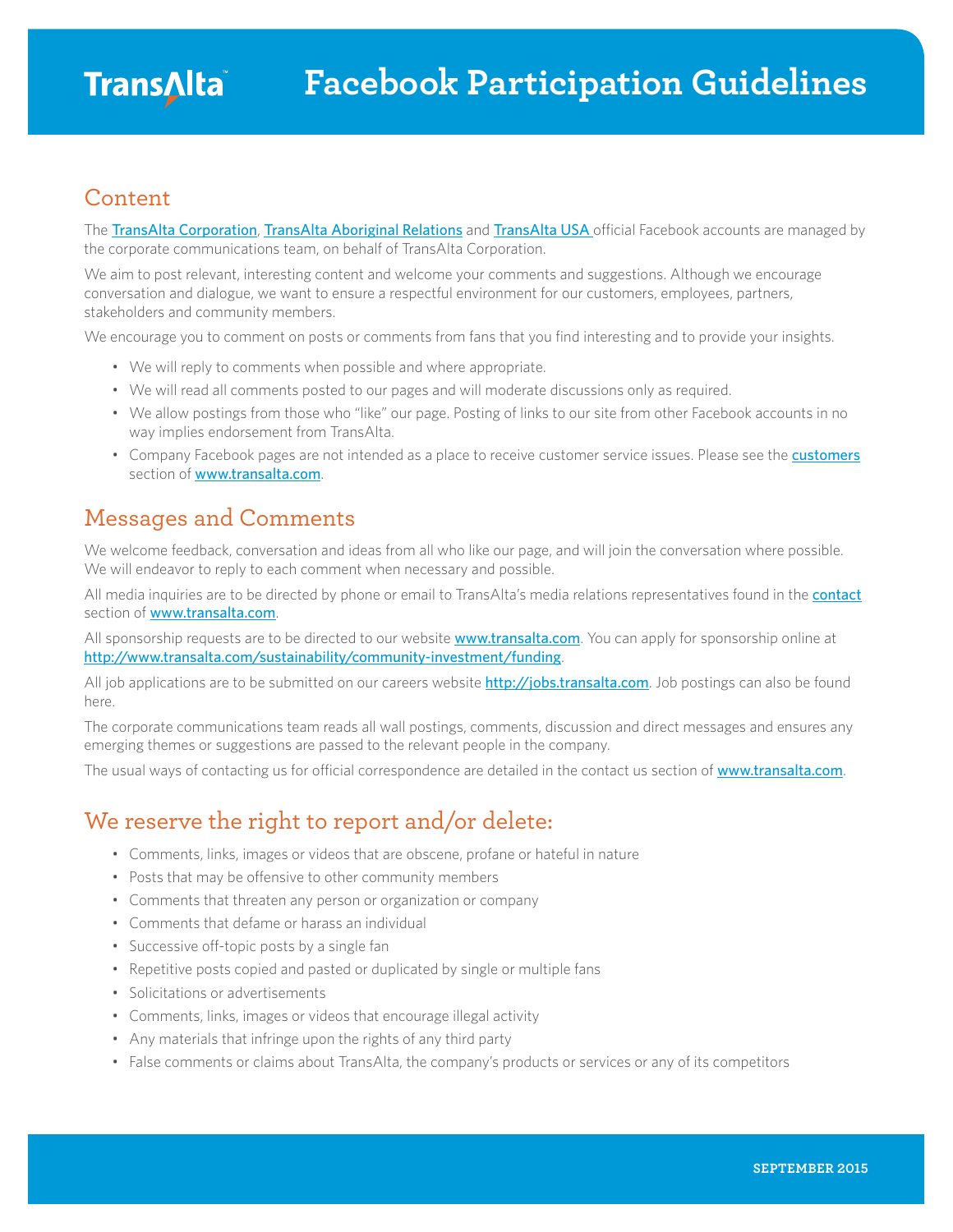# We reserve the right to block:

• Members who continuously violate the above points

# Community Responsibilities and Terms of Use

By being a member of our Facebook community, you understand and agree that:

Your use of the site, including any content you submit, will comply with all applicable laws (including but not limited to laws governing competition, trade, false advertising and export control) and these Terms of Use.

- You will not impersonate any other person or submit content on behalf of any other person or entity.
- You will not submit content in exchange for payment or consideration received from any third party. You will not collect information about other Site users without their consent.
- You will treat other Site users with respect.
- You will not submit any content that:
	- a. Infringes on the intellectual property rights or other rights of any person or entity;
	- b. Intentionally interferes with the site's operation; Violates any person's privacy or publicity rights or breaches any duty of confidentiality that you owe to anyone or provides any non-public information about TransAlta Corporation, its company subsidiaries, or any other company or person without authorization;
	- c. Is harassing, defamatory, abusive, pornographic, obscene or otherwise objectionable (in our sole judgment);
	- d. Contains or installs any viruses, worms, bugs, Trojan horses or other code, files or programs designed to, or capable of, disrupting, damaging or limiting the functionality of any software or hardware; or
	- e. Contains false or deceptive language, unsubstantiated or comparative claims regarding our or another's company, third party advertising, spam, chain letters, or any other solicitation, including solicitation of lawsuits. Links that connect to commercial websites will not be considered unauthorized solicitations unless the link or the website content appears to be intended as a means of solicitation or part of an "affiliate" program as determined by TransAlta Corporation in its sole discretion.

# Disclosure of Material Information

TransAlta will not discuss material information that is not already publicly disclosed. TransAlta does not discriminate among recipients of public information. TransAlta will provide the same public information that has been provided to financial analysts or portfolio managers to shareholders, individual investors, reporters or others.

# Legal Notices, Copyright and Privacy

TransAlta is a publicly-traded company, operating in a regulated industry. Therefore, comments pertaining to any ongoing legal matters or regulatory issues specific to TransAlta will not be posted. Information about our policies concerning content ownership and privacy as well as our responsibility for the accuracy of comments posted on this site can be found in the company's [Code of Conduct](http://www.transalta.com/about-us/governance/corporate-code-conduct) section of our website, [www.transalta.com](http://www.transalta.com).

### Ethics Helpline

To help our employees, vendors, clients and members of the general public assess these issues and address their concerns; TransAlta has launched a confidential *[ethics helpline](http://www.transalta.com/utility/ethics-helpline)*. It can be used to report suspected violations or raise concerns about anything you believe to be contrary to TransAlta policy or the company's **[Code of Conduct](http://www.transalta.com/about-us/governance/corporate-code-conduct)**. For more information, visit: <http://www.transalta.com/utility/ethics-helpline>.